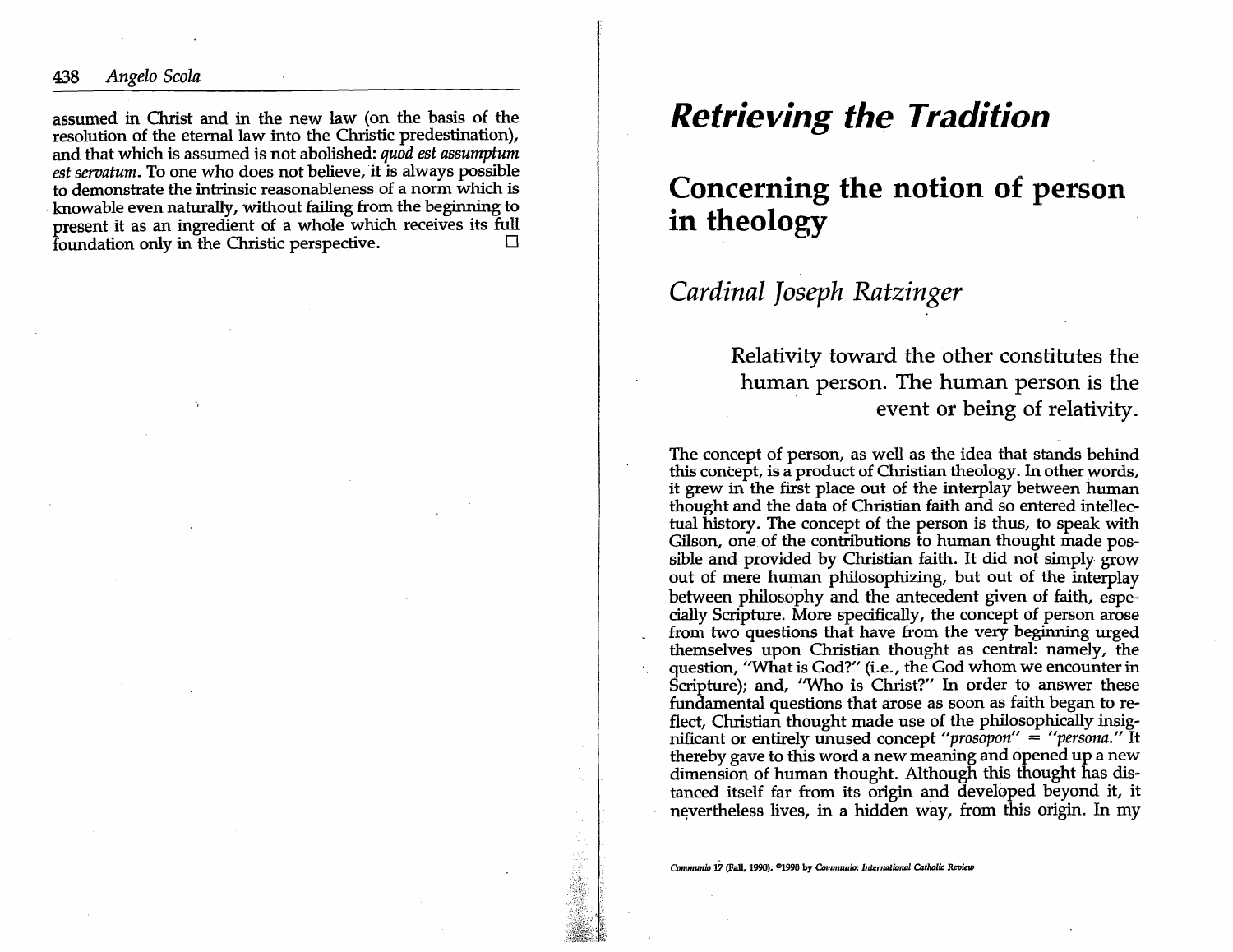## 440 *Cardinal Joseph Ratzinger*

judgment one cannot, therefore, know what "person"' most truly means without fathoming this origin.

For this reason please forgive me because, although I was asked to talk as a systematic theologian about the dogmatic concept of the person, I will not present the latest ideas of modern theologians. Instead, I will attempt to go back to the origin, to the source and ground from which the idea of "person" was born and without which it could not exist. The outline flows from what was said above. We will simply take a closer look at the two origins of the concept of person, its origin in the question of God and its origin in the question of Christ.

## I. The concept of person in the doctrine of God  $\degree$

## A. The origin of the concept of person

The first figure we meet is that of the great Western theologian Tertullian. Tertullian shaped Latin into a theological language and, with the almost incredible sureness of a genius, he knew how to develop a theological terminology that remained unsurpassable in later centuries, because already on the first attempt it gave form permanently to valid formulae of Christian thought. Thus it was Tertullian who gave to the West its formula for expressing the Christian idea of God. God is "una substantia-tres personae," one being in three persons.<sup>1</sup> It was here that the word "person" entered intellectual history for the first time with its full weight.

It took centuries for this statement to be intellectually penetrated and digested, until it was no longer a mere statement, but truly a means of reaching into the mystery, teaching us, not, of course, to comprehend it, but somehow to grasp it. When we realize that Tertullian was able to coin the phrase while its intellectual penetration was still in its infancy, the question arises, How could he find this word with almost somnambulant sureness? Until recently, this was a puzzle. Carl Andresen, historian of dogma at Gottingen, has been able to solve this puzzle so that the origin of the concept of person, its

true source and ground,/ is somewhat clear to us today? The answer to the question of the origin of the concept "person" is that it originated in "prosopographic exegesis." What does this mean? In the background stands the word prosopon, which is the Greek equivalent of persona. Prosopographic exegesis is a form of interpretation developed already by the literary scholars of Antiquity. The ancient scholars noticed that in order to give dramatic: life to events, the great poets of Antiquity did not simply narrate these events, but allowed persons to make their appearance and to speak. For example, they placed words in the mouths of divine figures and the drama progresses through these words. In other words, the poet creates the artistic device of roles through which the action can be depicted in dialogue. The literary scholar uncovers these roles; he shows that the persons have been created as "roles" in order to give dramatic<br>life to events (in fact, the word "prosopon," later translated by life to events (in fact, the word "prosopon," later translated by **I1** persona," originally means simply "role," the mask of the actor). Prosopographic exegesis is thus an interpretation that brings to light this artistic device by making it clear that the author has created dramatic roles, dialogical roles, in order to give life to his poem or narrative.

In their reading of Scripture, the Christian writers came upon something quite similar. They found that, here too, events progress in dialogue. They found, above all, the peculiar fact that God speaks in the plural or speaks with himself (e.g., "Let us make man in our image and likeness," or God's statment in Genesis 3, "Adam has become like one of us," or Psalm 110, "The Lord said to my Lord" which the Greek Fathers take to be a conversation between God and his Son). The Fathers approach this fact, namely, that God is introduced in the plural as speaking with himself, by means of prosopographic exegesis which thereby takes on a new meaning. Justin, who wrote in the first half of the second century (d. **165),** already says "The sacred writer introduces different prosopa, different roles." However, now the word no longer really means "roles," because it takes on a completely new reality in terms of faith in the Word of God. The roles introduced by the sacred writer are realities, they are dialogical realities. The word "prosopon" =

... :

**<sup>&#</sup>x27;The final formula of the West was** *una essentia-tres personae;* **TertuUian had said,** *una su bstan tia--t personae,* **Augustine** *una essen tia-tres su bstan tiae.* 

<sup>&</sup>lt;sup>2</sup>C. Andresen, "Zur Entstehung und Geschichte des trinitarischen Person**begiffs,"** *ZNW* **52 (1961): 1-38. The Patristic texts ated below are taken from Andresen's article.**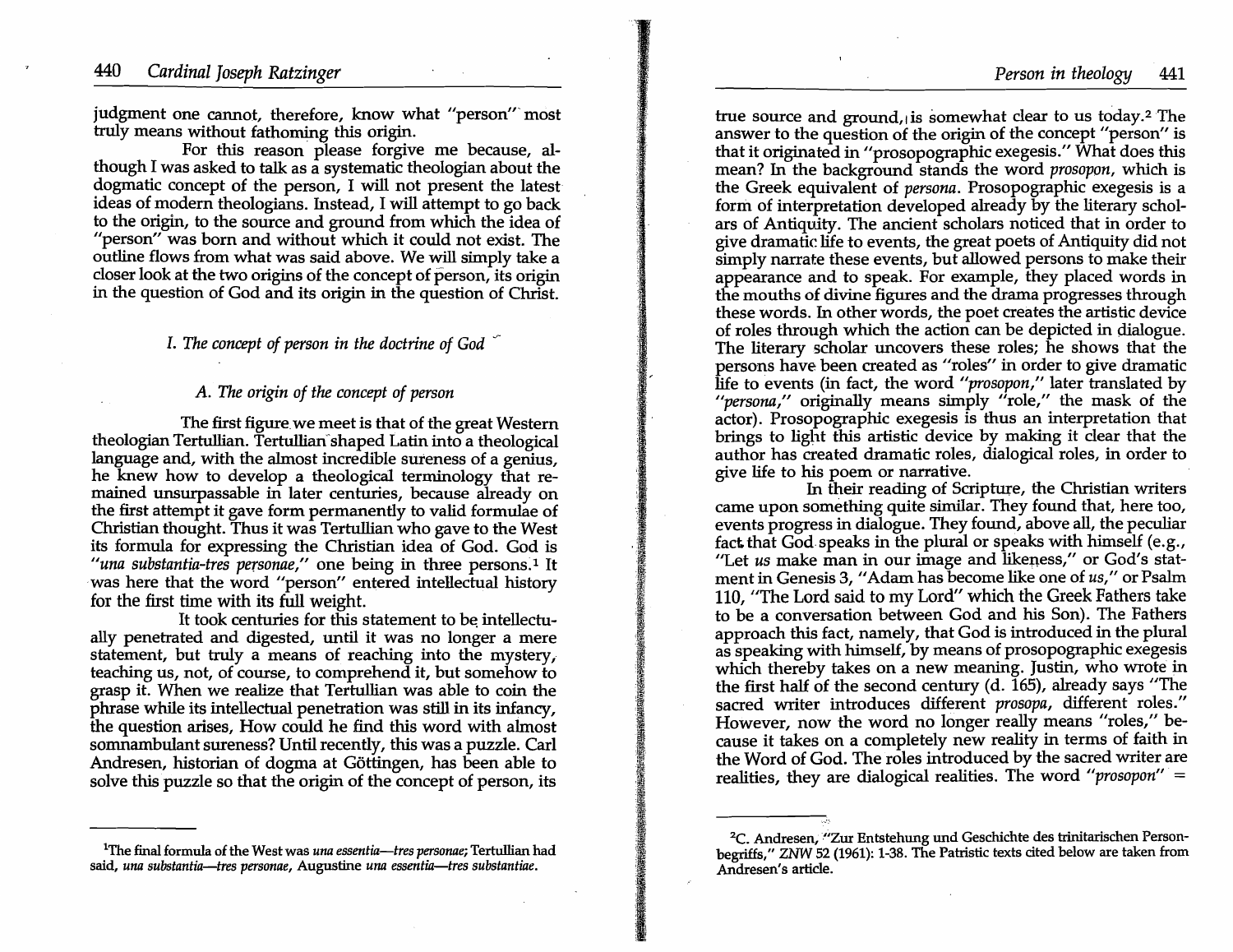"role" is thus at the transitional point where it gives birth to the idea of person. I **will** cite merely one text by Justin to **danfy** this process. "When you hear that the prophets make statements as **if** a person were speaking (hos apo prosopou), then do not suppose that they were spoken immediately by those filled with the spirit (i.e., the prophets) but rather by the Logos who moves them."3 Justin thus says that the dialogical roles introduced by the prophets are not mere literary devices. The "role" truly exists; it is the prosopon, the face, the person of the Logos who **truly** speaks here and joins in dialogue with the prophet. It is quite clear here how the data of Christian faith transform and renew a pre-given ancient schema used in interpreting texts. The literary artistic device of letting roles appear to enliven the narrative with their dialogue reveals to the theologians the one who plays the true role here, the Logos, the prosopon, the person of the Word which is no longer merely role, but person.

About fifty years later, when Tertullian wrote his works, he was able to go back to an extensive tradition of such Christian prosopographic exegesis in which the word  $prosopon = persona$  had already found its full claim to reality. Two examples must suffice. In Adversus Praxean, Tertullian writes, "How can a person who stands by himself say, 'Let us make man in our image and likeness,' when he ought to have said, 'Let me make man in my image and likeness,' as someone who is single and alone for himself. If he were only one and single, then God deceived and tricked also in what follows when he says, 'Behold, Adam has become like one bf us,' which he said in the plural. But he did not stand alone, because there stood with him the Son, his Word, and a third person, the Spirit in the Word. This is why he spoke in the plural, 'Let us make' and 'our' and 'us.'"4 One sees how the phenomenon of intra-divine dialogue gives birth here to the idea of the person who is person in an authentic sense. Tertullian similarly says in his interpretation of "The Lord said to my Lord" (Psalm 110:1), "Take note how even the Spirit as the third person speaks of the Father and of the Son, 'The Lord said to my Lord, sit at my right hand **until** I put your enemies at your feet.' Likewise through Isaiah, 'The Lord says these words to my Lord Christ.'. . . In these few texts the distinction within the

Trinity is dearly set before our eyes. For himself exists the one who speaks, namely, the Spirit; further the Father to whom he speaks, and finally the Son of whom he speaks."<sup>5</sup>

I do not wish to enter into the historical details of these texts. I will merely summarize what results from them for the issue of the idea "person." First, the concept "person" grew out of reacling the Bible, as something needed for its interpretation. It is a product of reading the Bible. Secondly, it grew out of the idea of dialogue, more specifically, it grew as an explanation of the phenomenon of the God who speaks dialogically. The Bible with its phenomenon of the God who speaks, the God who is in dialogue, stimulated the concept "person." The particular interpretations of Scripture texts offered by the Fathers are certainly accidental and outdated. But their exegetical direction as a whole captures the spiritual direction of the Bible inasmuch as the fundamental phenomenon into which we are placed by the Bible is the God who speaks and the human person who is addressed, the phenomenon of the partnership of the human person who is called by God to love in the word. However, the core of what "person" can truly mean comes thereby to light. To **summarize** we can say: The idea of person expresses in its origin the idea of dialogue and the idea of God as the dialogical being. It refers to God as the being that lives in the word and consists of the word as "I" and "you" and "we." In the light of this knowledge of God, the true nature of humanity became clear in a new way.

### B. Person as relation

The first stage of the struggle for the Christian concept of God has been sketched above. I want to add a brief look

<sup>&</sup>lt;sup>3</sup>Text cited by Andresen, *ibid.*, 12.

**<sup>4</sup>Adv.** *Prax.* **12,l-3; Corpus Chris tianorum Il, 1172f** .; **Andresen, 10-21.** 

*<sup>&#</sup>x27;Adv. Prax.* **11,7-10; ibid., 1172. In my judgment it would be important to investigate. the rabbinic antecedents of this prosopographic exegesis. Interesting relevant material is found in E. Sjoberg, "Geist im Judentum,"** *ThWNT*  **6.385ff. Sjijberg shows that in rabbinic literature the Holy Spirit is often depicted in personal categories: he speaks, cries, admonishes, mourns, weeps, rejoices, consoles, etc. He is also portrayed as speaking to God. Sjoberg notes on this '3hat the stylistic device of personification and dramatization is typical for rabbinic literature" and "that the pesonal reaction of the Spirit is always tied to words of.Sacred Scripture" (p. 386). A closer analysis of the texts could perhaps show that the patristic elaboration of the concept of person does not take its point of departure from the literary criticism of antiquity, but from this .rabbinic exegesis.**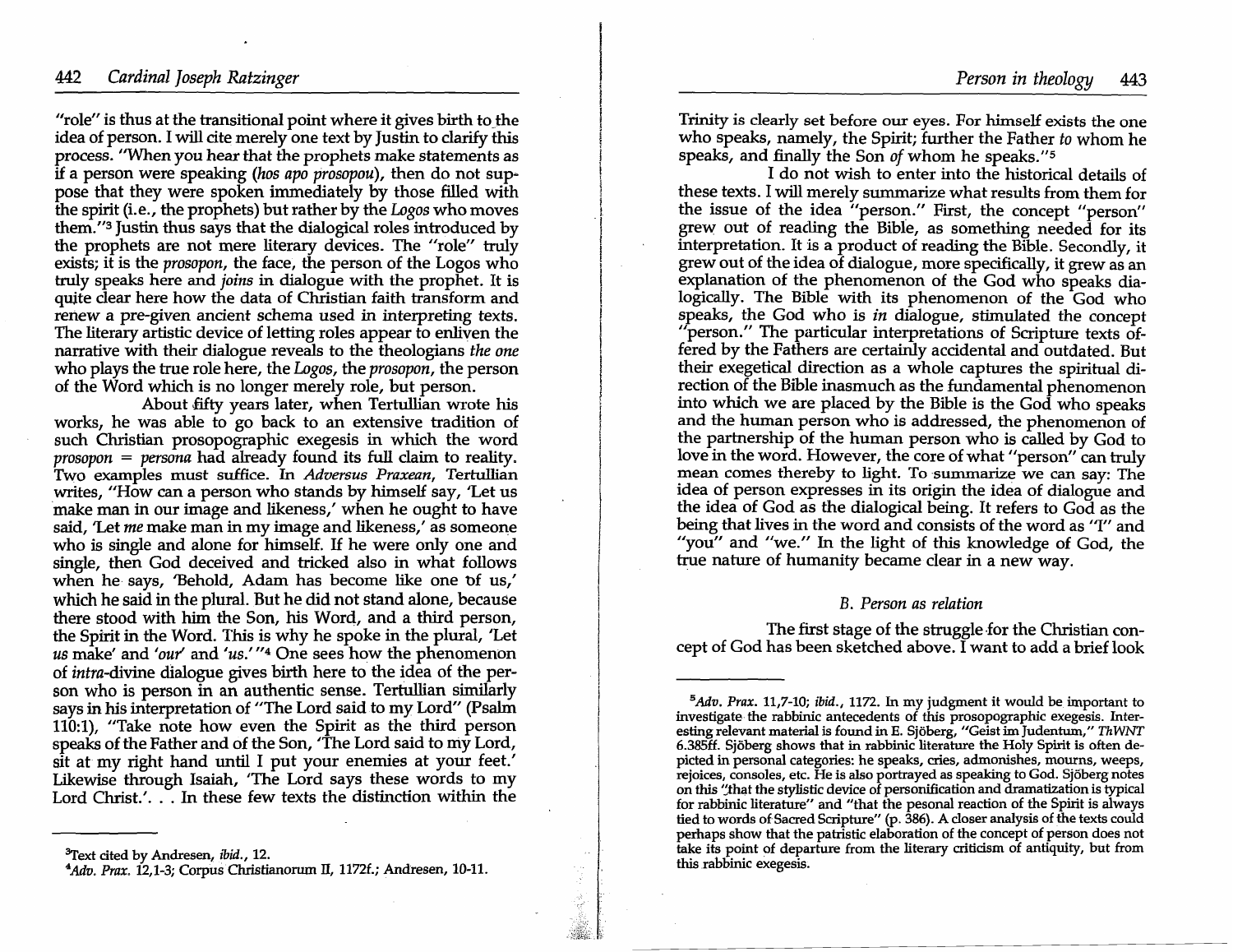#### Cardinal Joseph Ratzinger 444

at the second main stage, in which the concept of "person" reached its full maturity.<sup>6</sup> About two hundred years later, at the turn of the fifth century, Christian theology reached the point of being able to express in articulated concepts what is meant in the thesis: God is a being in three persons. In this context, theologians argued, person must be understood as relation. According to Augustine and late patristic theology, the three persons that exist in God are in their nature relations. They are, therefore, not substances that stand next to each other, but they are real existing relations, and nothing besides. I believe this idea of the late patristic period is very important. In God, person means relation. Relation, being related, is not something superadded to the person, but it is the person itself. In its nature, the person exists only as relation. Put more concretely, the first person does not generate in the sense that the act of generating a Son is added to the already complete person, but the person is the deed of generating, of giving itself, of streaming itself forth. The person is identical with this act of self-donation.

One could thus define the first person as selfdonation in fruitful knowledge and love; it is not the one who gives himself, in whom the act of self-donation is found, but it is this self-donation, pure reality of act. An idea that appeared again in our century in modern physics is here anticipated: that there is pure act-being. We know that in our century the attempt has been made to reduce matter to a wave, to a pure act of streaming. What may be a questionable idea in the context of physics was asserted by theology in the fourth and fifth century about the persons in God, namely, that they are nothing but the act of relativity toward each other. In God, person is the pure relativity of being turned toward the other; it does not lie on the level of substance—the substance is one—but on the level of dialogical reality, of relativity toward the other. In this matter Augustine could attempt, at least in outline, to show the interplay between threeness and unity by saying, for example: in Deo nihil secundum accidens dicitur, sed secundum substantiam aut secundum relationem (in God there is nothing accidental, but only substance and relation). Relation is here recognized as a third specific fundamental category between substance and ac-

cident, the two great categorical forms of thought in Antiquity. Again we encounter the Christian newness of the personalistic idea in all its sharpness and clarity. The contribution offered by faith to human thought becomes especially clear and palpable here. It was faith that gave birth to this idea of pure act, of pure relativity, which does not lie on the level of substance and does not touch or divide substance; and it was faith that thereby brought the personal phenomenon into view.

We stand here at the point in which the speculative penetration of Scripture, the assimilation of faith by humanity's own thought, seems to have reached its highest point; and yet we can notice with astonishment that the way back into Scripture opens precisely here. For Scripture has clearly brought out precisely this phenomenon of pure relativity as the nature of the person. The clearest case is Johannine theology. In Johannine theology we find, for example, the formula, "The Son cannot do anything of himself" (5:19). However, the same Christ who says this says, "I and the Father are one" (10:30). This means, precisely because he has nothing of himself alone, because he does not place himself as a delimited substance next to the Father, but exists in total relativity toward him, and consitutes nothing but relativity toward him that does not delimit a precinct of what is merely and properly its own---precisely because of this they are one. This structure is in turn transferred—and here we have the transition to anthropology—to the disciples when Christ says, "Without me you can do nothing" (15:5). At the same time he prays "that they may be one as we are one" (17:11). It is thus part of the existence even of the disciples that man does not posit the reservation of what is merely and properly his own, does not strive to form the substance of the closed self, but enters into pure relativity toward the other and toward God. It is in this way that he truly comes to himself and into the fullness of his own, because he enters into unity with the one to whom he is related.

I believe a profound illumination of God as well as man occurs here, the decisive illumination of what person must mean in terms of Scripture: not a substance that closes itself in itself, but the phenomenon of complete relativity, which is, of course, realized in its entirety only in the one who is God, but which indicates the direction of all personal being. The point is thus reached here at which-as we shall see below-there is a transition from the doctrine of God into Christology and into anthropology.

<sup>&</sup>lt;sup>6</sup>For the historical background of the following discussion, see A. Grillmeier, "Person II," LThK 8.290-292 with bibliography.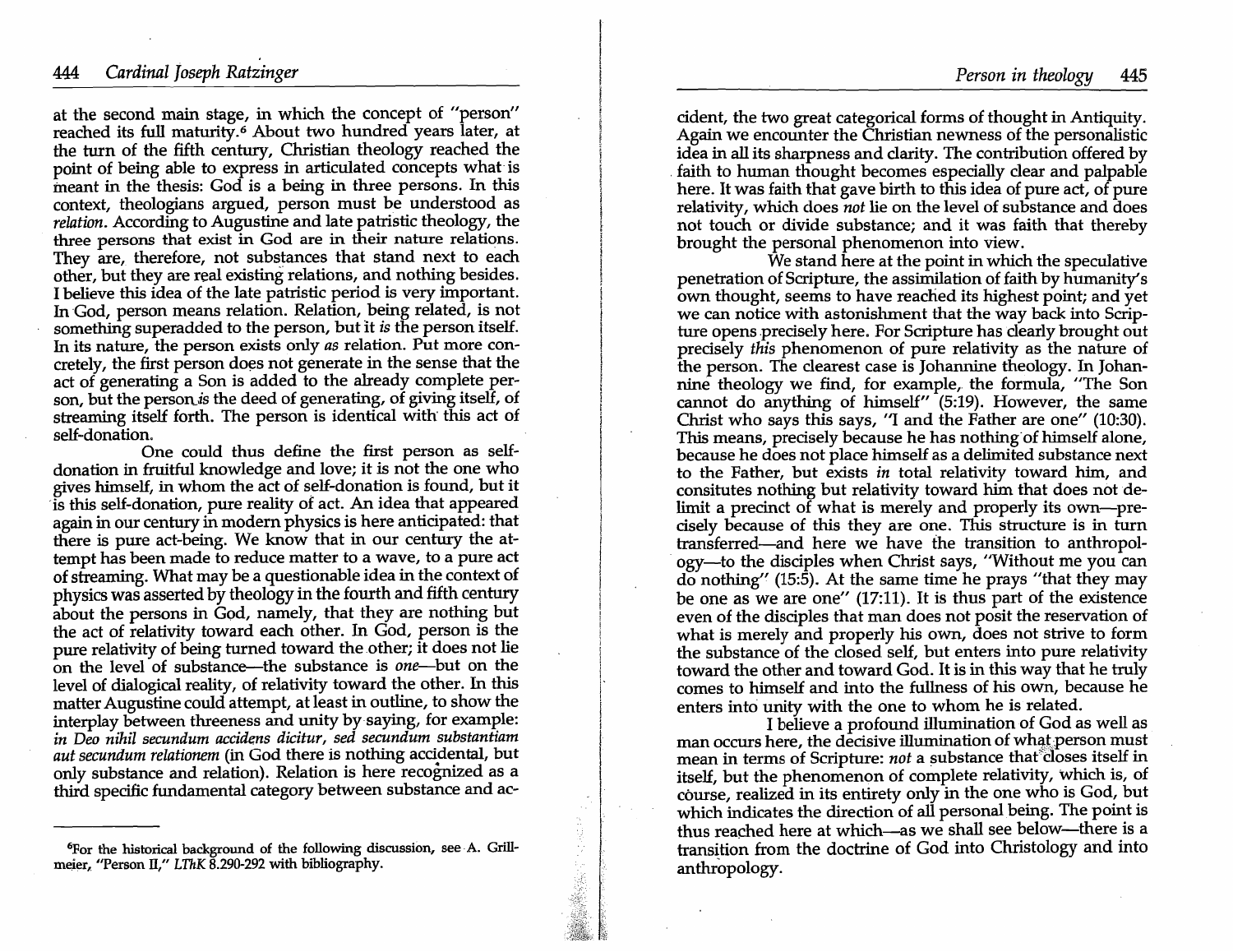## *446 Cardinal Joseph Ratzinger Person in theology 447*

One could go much further in following out this line of the idea of relation and of relativity in John, and in showing that it is the dominant theme of his theology, at any rate of his Christology. I want to mention only two examples. John picks up the theology of mission found in the Synoptics **and** in the Judaism of antiquity in which the idea is already formulated that the emissary, inasmuch as he is an emissary, is not important in himself, but stands for the sender and is one with the sender. John extends this Jewish idea of mission, which is at first a merely functional idea, by depicting Christ as the emissary who is in his entire nature "the one sent." The Jewish principle, "The emissary of a person is like that person" now takes on a completely new and deepened significance, because Jesus has absolutely nothing besides being the emissary, but is **in** his nature "the one sent." He is like the one who sent him precisely because he stands in complete relativity of existence toward the~one who sent him. The content of the Johannine concept "the one sent" could be described as the absorption of being in "being from someone and toward someone." The content of Jesus' existence is "being from someone and toward someone," the absolute openness of existence without any reservation of what is merely and properly one's own. And again the idea is extended to Christian existence of which it is said, "As the Father has sent me, so I am sending you" (20:21). The other example is the doctrine of the Logos, the concept of the Word which is applied to Jesus. Once again, John picks up a schema of theological thought that was extremely widespread in the Greek and Jewish world. Of course, he thereby adopts a whole series of contents that are already developed therein and he applies them to Christ. However, there was a new element he introduced into the concept of the Logos. In important respects, what was decisive for him was not so much the idea of an eternal rationality—as among the Greeks, or whatever other speculation there may have been; what was decisive was much rather the relativity of existence which lies in the concept of the Logos.

For again, the point is that a word is essentially from someone else and toward someone else; word is existence that is completely path and openness. Some texts express this idea differently and clarify it, for instance when Christ says: "My teaching is not my teaching" **(7:16).** Augustine offers a marvellous commentary on this text by asking: Is this not a contradiction? It is either my teaching or not. He finds an answer in the statement, Christ's doctrine is he himself, and he himself is not his own, because his "I" exists entirely from the "you." He goes on to say, "Quid tam tuum quam tu, quid tam non tuum quam tu—what beongs to you as much as your 'I,' and what belongs to you as little as your 'I?"' Your "I" is on the one hand what is most your own and at the same time what you have least of yourself; it is most of all not your own, because it is only from the "you" that it can exist as an "I" in the first place.

Let us summarize: in God there are three personswhich implies, according to the interpretation offered by theology, that persons are relations, pure relatedness. Although this is in the first place only a statement about the Trinity, it is at the same time the fundamental statement about what is at stake in the concept of person. It opens the concept of person into the human spirit and provides its foundation and origin.

One final remark on this point. As already indicated, Augustine explicitly transposed this theological affirmation into anthropology by attempting to understand the human person as an image of the Trinity in terms of this idea'of God. Unfortunately, however, he committed a decisive mistake here to which we will come back later. In his interpretation, he projected the divine persons into the interior life of the human person and affirmed that intra-psychic processes correspond to these persons. The person as a whole, by contrast, corresponds to the divine substance. As a result, the trinitarian concept of person was no longer transferred to the human person in all its immediate impact. However, at present we can merely hint at this point; it wiU become clearer below.

## 11. The concept of person in Christology

The second origin of the concept of person lies in Christology. In order to find its way through difficult problems, theology again used the word persona and thus gave the human mind a new task. Theology answered the riddle, "Who and what is this Christ?" by means of the formula, "He has two natures and one person, a divine and a human nature, but only a divine person.<sup>7</sup> Here again the word *persona* is introduced. One must say that this statement suffered from tremendous misunderstandings in Western thought. These misunderstandings must be removed first, in order to approach the authentic meaning of the Christological concept of person. The first mis-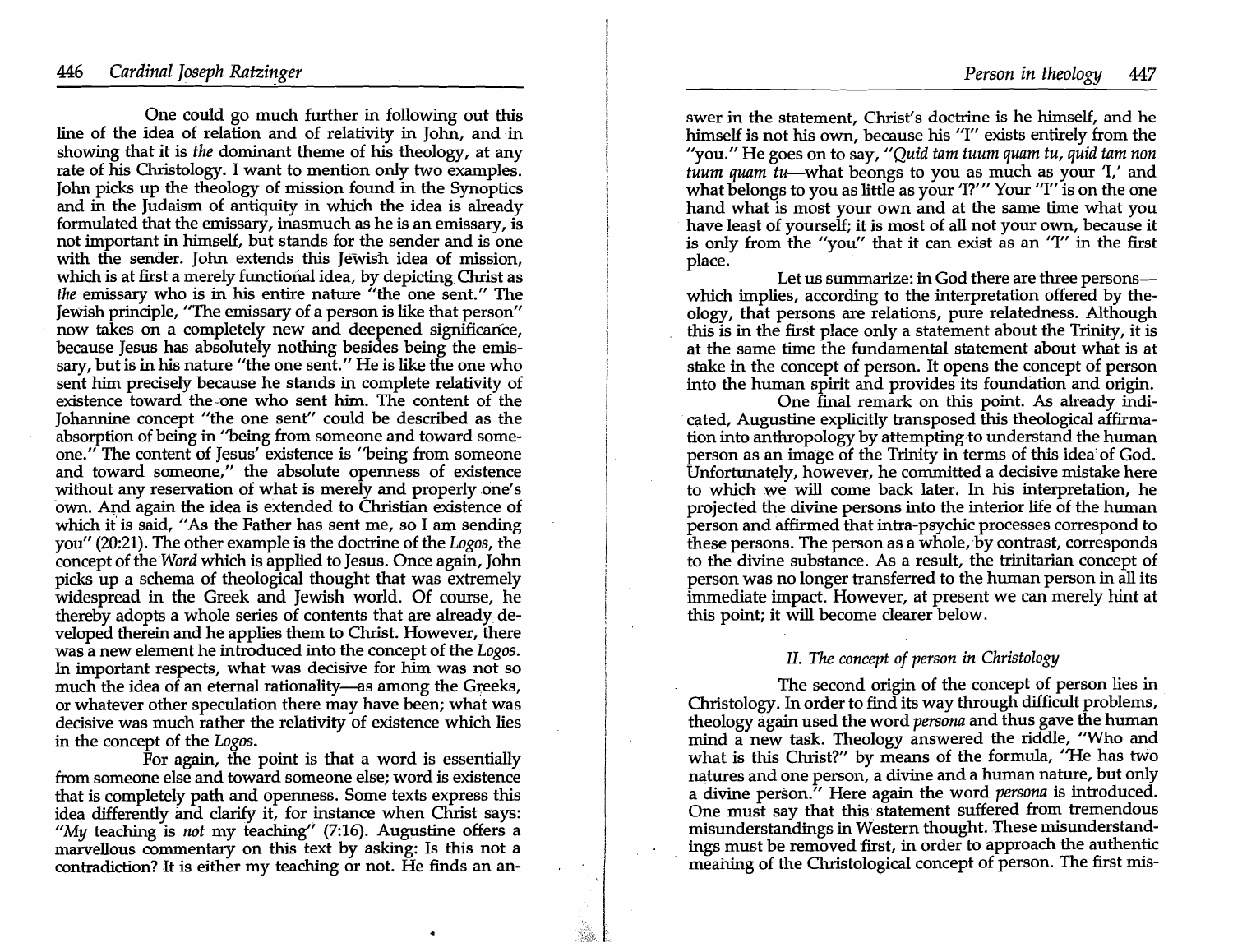understanding is to take the statement, "Christ has only one person, namely, a divine person," as a subtraction from the wholeness of Jesus' humanity. This misunderstanding has occurred de facto and is still occurring. All too easily one thinks as follows: Person is the authentic and true apex of human existence. It is missing in Jesus. Therefore the entirety of human reality is not present in him. The assumption that some defect is present here was the point of departure of various distortions and abberrations, for example in the theology of the saints and of the Mother of God. In reality, this formula does not mean that anything is lacking in the humanity of the man Jesus. That nothing is lacking in his humanity was fought through inch by inch in the history of dogma, for the attempt was made again and again to show where something is missing. Arianism and Apollinarianism first thought Christ had no human soul; monophysitism denied him his human *nature*. After these fundamental errors had been rejected, weaker forms of the same tendency made their appearance. The monothelites asserted that although Christ had everything, he had at least no human will, the heart of personal existence. After this view had been rejected too, monergism appeared. Although Christ had a human will, he did not have the actualization of this will; the actualization comes from God. These are all attempts at locating the concept of person at some place in the psychic inventory. One after the other was rejected in order to make one point clear: this is not how the statement is meant; nothing is missing; no subtraction from humanity whatever is permitted or given. I believe that if one follows this struggle in which human reality had to be brought in, as it were, and affirmed for Jesus, one sees what tremendous effort and intellectual transformation lay behind the working out of this concept of person, which was quite foreign in its inner disposition to the Greek and the Latin mind. It is not conceived in substantialist, but, as we shall soon see, in existential terms. In this light, Boethius's concept of person, which prevailed in Western philosophy, must be criticized as entirely insufficient. Remaining on the level of the Greek mind, Boethius defined "person" as naturae rationalis individua substantia, as the individual substance of a rational nature. One sees that the concept of person stands entirely on the level of substance. This cannot clarify anything about the Trinity or about Christology; it is an affirmation that remains on the level of the Greek mind which thinks in substantialist terms.

By contrast, at the beginning of the Middle Ages, Richard of St. Victor found a concept of the person derived from within Christianity when he defined person as spiritualis naturae incommunicabilis existentia, as the incommunicably proper existence of spiritual nature [unmittelbar eigene Existenz]. This definition correctly sees that in its theological meaning "person" does not lie on the level of essence, but of existence. Richard thereby gave the impetus for a philosophy of existence which had, as such, not been made the subject of philosophy at all in Antiquity. In Antiquity philosophy was limited entirely to the level of essence. Scholastic theology developed categories of existence out of this contribution given by Christian faith to the human mind. Its defect was that it limited these categories to Christology and to the doctrine of the Trinity and did not make them fruitful in the whole extent of spiritual reality. This seems to me also the limit of St. Thomas in the matter, namely, that within theology he operates, with Richard of St. Victor, on the level of existence, but treats the whole thing as a theological exception, as it were. In philosophy, however, he remains faithful to the different approach of pre-Christian philosophy. The contribution of Christian faith to the whole of human thought is not realized; it remains at first detached from it as a theological exception, although it is precisely the meaning of this new element to call into question the whole of human thought and to set it on a new course.

This brings us to the second misunderstanding that has not allowed the effects of Christology to work themselves out fully. The second great misunderstanding is to see Christ as the simply unique ontological exception which must be treated as such. This exception is an object of highly interesting ontological speculation, but it must remain separate in its box as an exception to the rule and must not be permitted to mix with the rest of human thought. I believe it is useful here to remind ourselves of a methodological insight developed by Teilhard de Chardin in a completely different field. He raises the question of the nature of life, "Is it only an accident, on a tiny planet in the midst of the great cosmos, or is it symptomatic for the direction of reality as a whole?" He uses the discovery of radium as an example to address this question. "How should one understand the new element? As an anomaly, an aberrant form of matter? . . . As a curiosity or as the beginning for a new physics?" Modern physics, Teilhard continues, "would not have come to be if physicists had insisted on un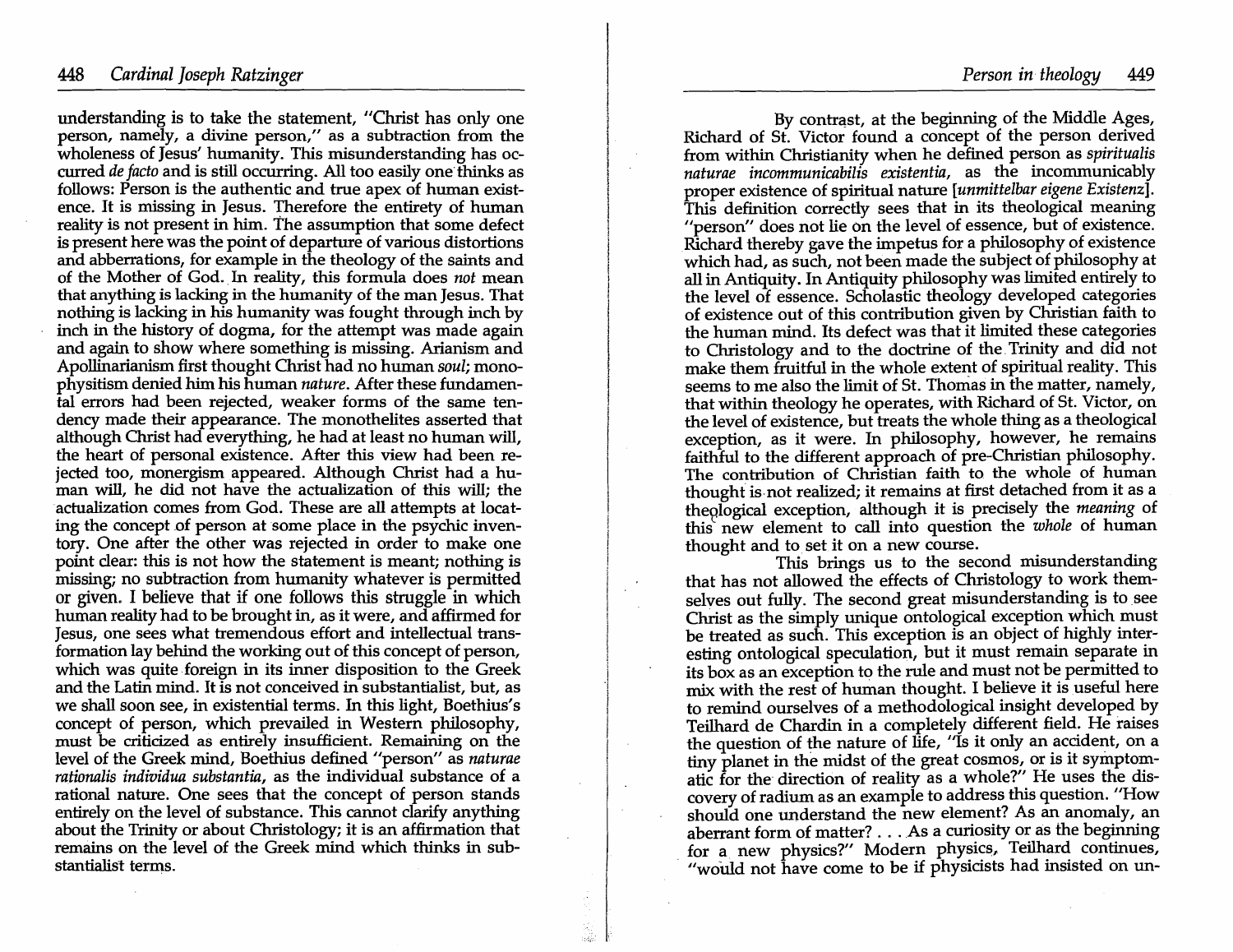derstanding radioactivity as an anomaly."7 Something methodologically decisive for all human thinking becomes visible here. The seeming exception is in reality very often the symptom that shows us the insufficiency of our previous schema of order, which helps us to break open this schema and to conquer a new realm of reality. The exception shows us that we have built our closets too small, as it were, and that we must break them open and go on in order to see the whole.

!<br>!

**E** 

I.

1

This is the meaning of Christology from its origin: what is disclosed in Christ, whom faith certainly presents as unique, is not only a speculative exception; what is disclosed in truth is what the riddle of the human person really intends. Scripture expresses this point by calling Christ the last Adam or "the second Adam." It thereby characterizes him as the true fulfillment of the idea of the human person, in which the direction of meaning of this being comes fully to light for the first time. If it is true, however, that Christ is not the ontological exception, if from his ezceptional position he is, on the con**trary,** the fulfillment of the entire human being, then the Christological concept of person is an indication for theology of how person is to be understood as such. In fact, this concept of person, or simply the dimension that has become visible here, has always acted as a spark in intellectual history and it has propelled development, even when it had long come to a standstill in theology.

After these two fundamental misunderstandings have been rejected, the question remains, What does the formula mean positively, "Christ has two natures in one person?" I must admit right away that a theological response has not yet completely matured. In the great struggles of the first six centuries, theology worked out what the person is not, but it did not clarify with the same definiteness what the word means positively. For this reason I can only provide some hints that point out the direction in which reflection should probably continue.<sup>8</sup>

I believe two points can be made. a) It is the nature of spirit to put itself in relation, the capacity to see itself and the other. Hedwig Conrad-Martius speaks of the retroscendence of the spirit: the spirit is not merely there; it goes back upon itself. as it were; it knows about itself; it constitutes a doubled existence which not only is, but knows about itself, has itself. The difference between matter and spirit would, accordingly, consist in this, that matter is what is "das auf sich Geworfene" (that which is thrown upon itself), while the spirit is "das sich selbst Entwerfende" (that which throws itself forth, guides itself or designs itself) which is not only there, but is itself in transcending itself, in looking toward the other and in looking back upon itself.<sup>9</sup> However this may be in detail—we need not investigate it here-openness, relatedness to the whole, lies in the essence of the spirit. And precisely in this, namely, that it not only is, but reaches beyond itself, it comes to itself. In transcending itself it has itself; by being with the other it first becomes itself, it comes to itself. Expressed differently again: being with the other is its form of being with itself. One is reminded of a fundamental theological axiom that is applicable here in a peculiar manner, namely Christ's saying, "Only the one who loses himself can find himself" (cf. Mt. 10:36). This fundamental law of human existence, which'Mt. 10:36 understands in the context of salvation, objectively characterizes the nature of the spirit which comes to itself and actualizes its own fullness only by going away from itself, by going to what is other than itself.

We must go one step further. The spirit is that being which is able to think about, not only itself and being in general, but the wholly other, the transcendent God. This is perhaps the mark that truly distinguishes the human spirit from other forms of consciousness found in animals, namely, that the human spirit can reflect on the wholly other, the concept of God. We may accordingly say: The other through which the spirit comes to itself is finally that wholly other for which we use the stammering word "God." If this is true, then what was said above **can** be further clarified in the horizon of  $\sigma$  faith and we may say: If the human person is all the more with

<sup>9</sup>H. Conrad-Martius, Das Sein, 133.

**<sup>7</sup>Quoted from Q. Tresmontant, Einfiihrung in das Denken Teilhard de Chardins (Munich, 1961), 41f.** 

<sup>&</sup>lt;sup>8</sup>On what follows, see the instructive contribution of B. Welte, "Homoousios hemin," in A. Grillmeier and H. Bacht, Das Knozil von Chalcedon (vol. 3; Würzburg, 1954), 51-80; H. Conrad-Martius, Das Sein (Munich, 1957). For the **patristic period, speciid mention should be made of Maximus the Confessor** 

**by whom the positive clarification of the Christological concept of person was pushed furthest; cf. H. U. von Balthasar, Kosmische Liturgie:** *Das* **Weltbild** *Max***imus' des Bekenws (2nd ed.; Einsiedeln, 1961), 232-253.**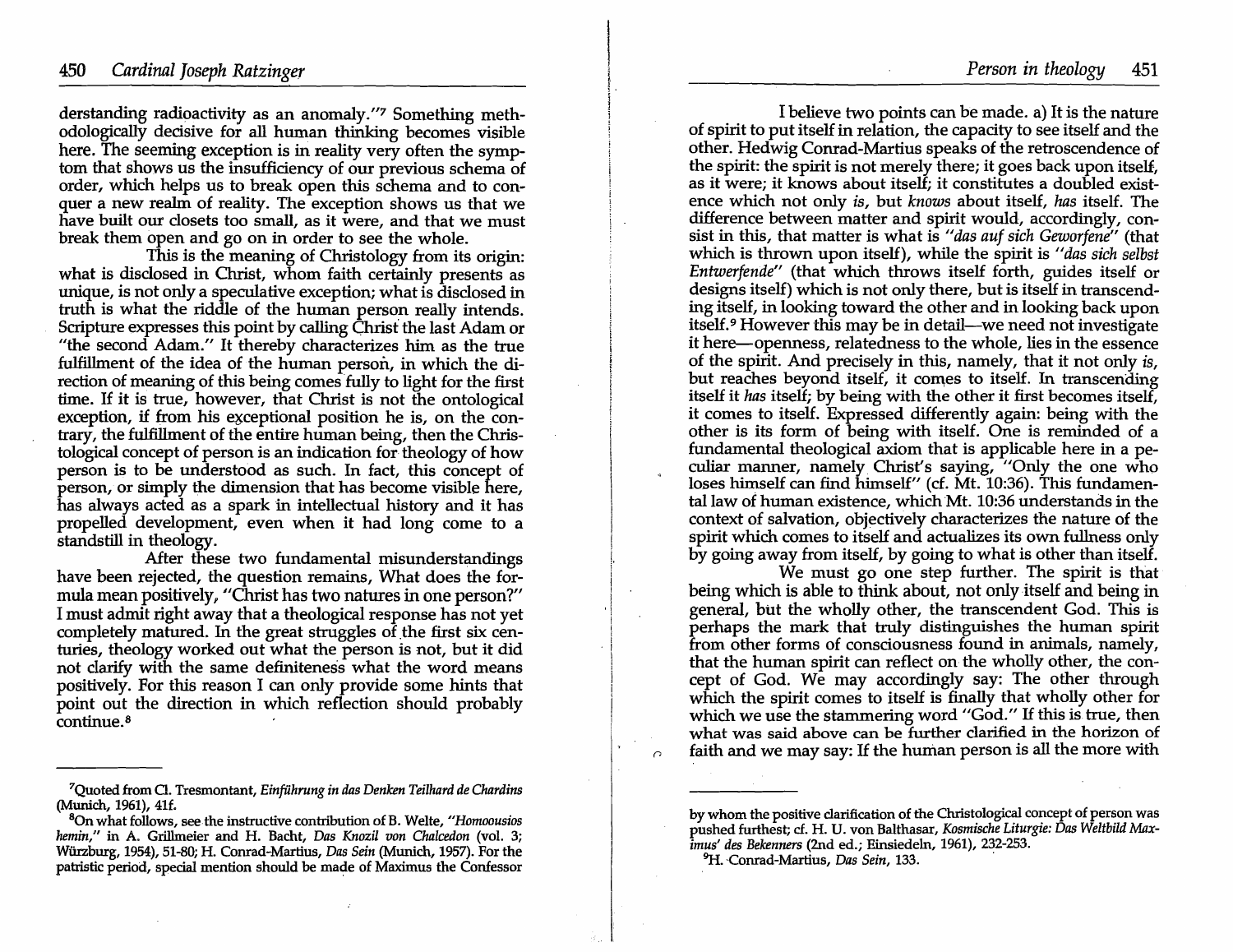#### Cardinal Joseph Ratzinger 452

itself, and is itself, the more it is able to reach beyond itself, the more it is with the other, then the person is all the more itself the more it is with the wholly other, with God.

In other words, the spirit comes to itself in the other, it becomes completely itself the more it is with the other, with God. And again, formulated the other way around, because this idea seems important to me: relativity toward the other constitutes the human person. The human person is the event or being of relativity. The more the person's relativity aims totally and directly at its final goal, at transcendence, the more the person is itself.

b) In this light we may venture a second approach: According to the testimony of faith, in Christ there are two natures and one person, that of the Logos. This means, however, that in him, being with the other is realized radically. Relativity toward the other is always the pre-given foundation to all consciousness as that which carries his existence. But such total being-with-the-other does not cancel his beingwith-himself, but brings it fully to itself. Of course, one will admit that the chosen terminology, "una persona-duae naturae" remains accidental and is not without problems. But the decisive thing that emerges from it for the concept of the person and for the understanding of human beings is, in my judgment, still completely clear. In Christ, in the man who is completely with God, human existence is not canceled, but comes to its highest possibility, which consists in transcending itself into the absolute and in the integration of its own relativity into the absoluteness of divine love.

As a consequence, a dynamic definition of the human person flows from Christ, the new Adam. Christ is the directional arrow, as it were, that indicates what being human tends toward, although, as long as history is still on the way, this goal is never fully reached. At the same time it is clear that such a definition of being human manifests the historicity of the human person. If person is the relativity toward the eternal, then this relativity implies "being on the way" in the manner of human history.

c) In closing, a third idea. In my judgment Christology has a further significance for the understanding of the concept of "person" in its theological sense. It adds the idea of "we" to the idea of "I" and "you." Christ, whom Scripture calls the final Adam, that is, the definitive human being, appears in the testimonies of faith as the all-encompassing space in which

the "we" of human beings gathers on the way to the Father. He is not only an example that is followed, but he is the integrating space in which the "we" of human beings gathers itself toward the "you" of God. Something emerges here that has not been sufficiently seen in modern philosophy, not even in Christian philosophy. In Christianity there is not simply a dialogical principle in the modern sense of a pure "I-thou" relationship, neither on the part of the human person that has its place in the historical "we" that bears it; nor is there such a mere dialogical principle on God's part who is, in turn, no simple "I," but the "we" of Father, Son, and Spirit. On both sides there is neither the pure "I," nor the pure "you," but on both sides the "I" is integrated into the greater "we." Precisely this final point, namely, that not even God can be seen as the pure and simple "I" toward which the human person tends, is a fundamental aspect of the theological concept of the person. It explicitly negates the divine monarchy in the sense of antiquity. It expressly refuses to define God as the pure *monarchia* and numerical unity.<sup>10</sup> The Christian concept of God has as a matter of principle given the same dignity to multiplicity as to unity. While antiquity considered multiplicity the corruption of unity, Christian faith, which is a trinitarian faith, considers multiplicity as belonging to unity with the same dignity.<sup>11</sup>

This trinitarian "we," the fact that even God exists only as a "we," prepares at the same time the space of the human "we." The Christian's relation to God is not simply, as Ferdinand Ebner claims somewhat one-sidedly, "I and Thou," but, as the liturgy prays for us every day, "per Christum in Spiritu Sancto ad Patrem" (Through Christ in the Holy Spirit to the Father). Christ, the one, is here the "we" into which Love, namely the Holy Spirit, gathers us and which means simultaneously being bound to each other and being directed toward the common "you" of the one Father.

The bracketing from Christian piety of the reality of the "we" that emerges in the three-fold formula "through Christ in the Holy Spirit to the Father," and that binds us into the "we" of God and into the "we" of our fellow human be-

<sup>&</sup>lt;sup>10</sup>Cf. E. Peterson, "Der Monotheismus als politisches Problem," in Theologische Traktate (Munich: 1951), 45-147.

<sup>&</sup>lt;sup>11</sup>Cf. J. Ratzinger, Einführung in das Christentum (11th ed.; Munich, 1970), 92; 139f.